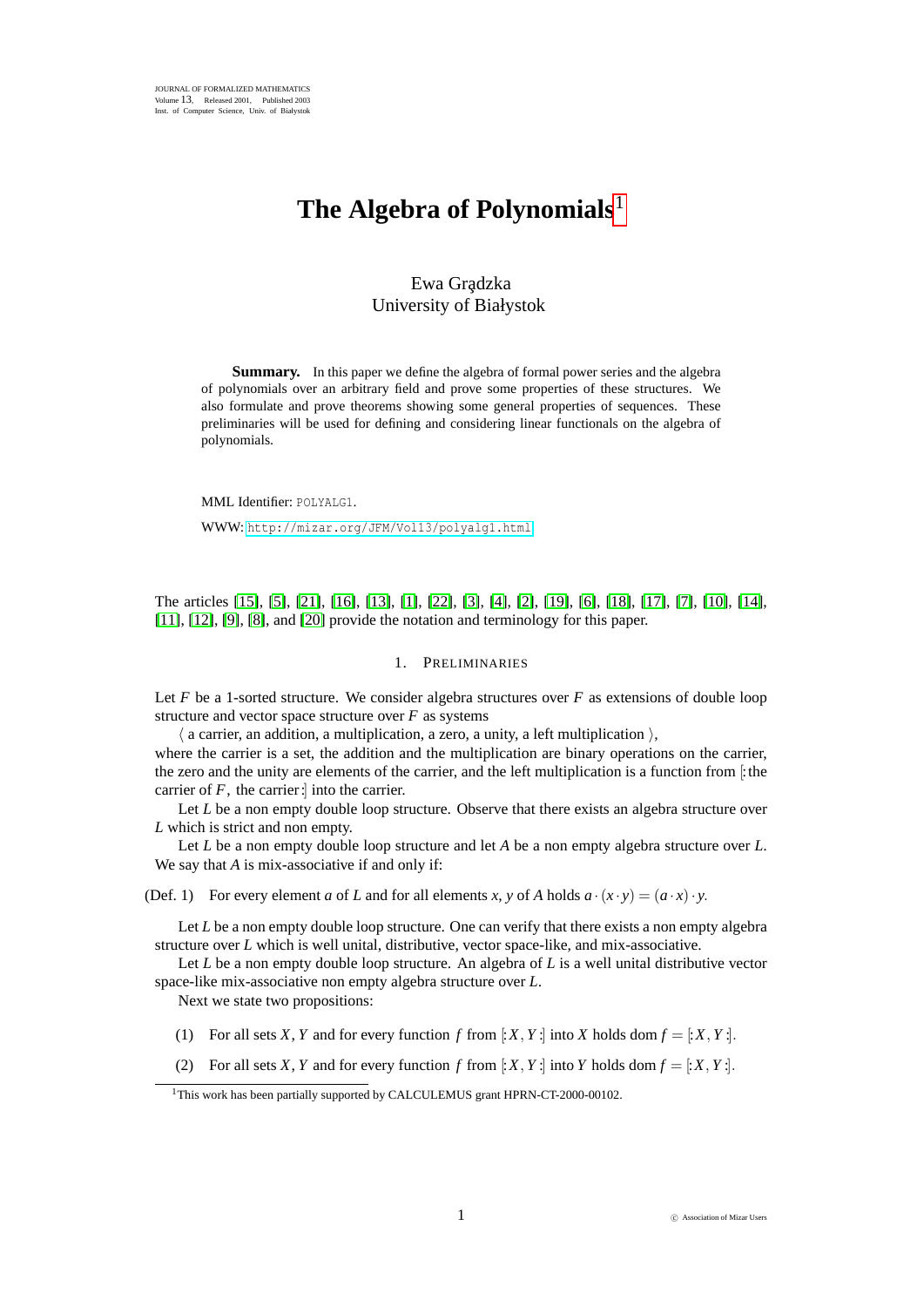## 2. THE ALGEBRA OF FORMAL POWER SERIES

Let *L* be a non empty double loop structure. The functor Formal-Series *L* yielding a strict non empty algebra structure over *L* is defined by the conditions (Def. 2).

- (Def. 2)(i) For every set *x* holds  $x \in$  the carrier of Formal-Series L iff *x* is a sequence of L,
	- (ii) for all elements *x*, *y* of Formal-Series *L* and for all sequences *p*, *q* of *L* such that  $x = p$  and  $y = q$  holds  $x + y = p + q$ ,
	- (iii) for all elements *x*, *y* of Formal-Series *L* and for all sequences *p*, *q* of *L* such that  $x = p$  and  $y = q$  holds  $x \cdot y = p * q$ ,
	- (iv) for every element *a* of *L* and for every element *x* of Formal-Series*L* and for every sequence *p* of *L* such that  $x = p$  holds  $a \cdot x = a \cdot p$ ,
	- (v)  $0_{\text{Formal-Series } L} = 0. L$ , and
	- (vi)  $1_{\text{Formal-Series } L} = 1.L$ .

Let *L* be an Abelian non empty double loop structure. One can verify that Formal-Series*L* is Abelian.

Let *L* be an add-associative non empty double loop structure. Note that Formal-Series *L* is addassociative.

Let *L* be a right zeroed non empty double loop structure. One can verify that Formal-Series*L* is right zeroed.

Let *L* be an add-associative right zeroed right complementable non empty double loop structure. One can check that Formal-Series*L* is right complementable.

Let *L* be an Abelian add-associative right zeroed commutative non empty double loop structure. One can check that Formal-Series*L* is commutative.

Let *L* be an Abelian add-associative right zeroed right complementable unital associative distributive non empty double loop structure. Observe that Formal-Series*L* is associative.

Let *L* be an add-associative right zeroed right complementable right unital right distributive non empty double loop structure. One can verify that Formal-Series*L* is right unital.

Let us note that there exists a non empty double loop structure which is add-associative, associative, right zeroed, left zeroed, right unital, left unital, right complementable, and distributive.

Next we state three propositions:

- (3) For every non empty set *D* and for every non empty finite sequence *f* of elements of *D* holds  $f_{11} = f_{11}$ .
- (4) For every non empty set *D* and for every non empty finite sequence *f* of elements of *D* holds  $f = \langle f(1) \rangle \cap (f_{1})$ .
- (5) Let *L* be an add-associative right zeroed left unital right complementable left distributive non empty double loop structure and *p* be a sequence of *L*. Then  $1 \leq P \leq p$ .

Let *L* be an add-associative right zeroed right complementable left unital left distributive non empty double loop structure. Observe that Formal-Series*L* is left unital.

Let *L* be an Abelian add-associative right zeroed right complementable distributive non empty double loop structure. Note that Formal-Series*L* is right distributive and Formal-Series*L* is left distributive.

The following four propositions are true:

- (6) Let *L* be an Abelian add-associative right zeroed right complementable distributive non empty double loop structure, *a* be an element of *L*, and *p*, *q* be sequences of *L*. Then  $a \cdot (p + 1)$  $q$ ) =  $a \cdot p + a \cdot q$ .
- (7) Let *L* be an Abelian add-associative right zeroed right complementable distributive non empty double loop structure, *a*, *b* be elements of *L*, and *p* be a sequence of *L*. Then  $(a + b)$  $p = a \cdot p + b \cdot p$ .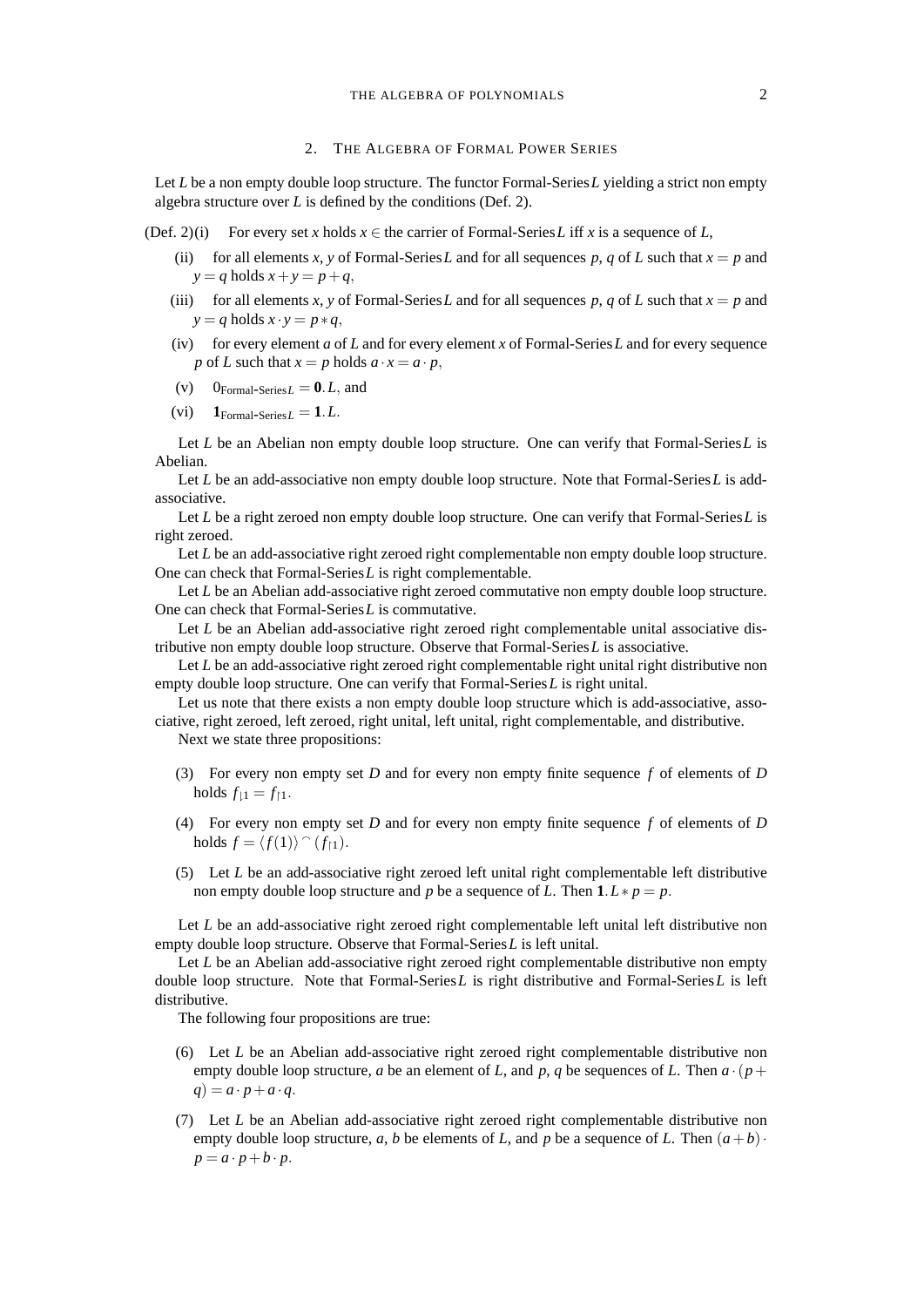- (8) Let *L* be an associative non empty double loop structure, *a*, *b* be elements of *L*, and *p* be a sequence of *L*. Then  $(a \cdot b) \cdot p = a \cdot (b \cdot p)$ .
- (9) Let *L* be an associative left unital non empty double loop structure and *p* be a sequence of *L*. Then (the unity of  $L \cdot p = p$ .

Let *L* be an Abelian add-associative associative right zeroed right complementable left unital distributive non empty double loop structure. One can check that Formal-Series*L* is vector spacelike.

We now state the proposition

(10) Let *L* be an Abelian left zeroed add-associative associative right zeroed right complementable distributive non empty double loop structure,  $a$  be an element of  $L$ , and  $p$ ,  $q$  be sequences of *L*. Then  $a \cdot (p * q) = (a \cdot p) * q$ .

Let *L* be an Abelian left zeroed add-associative associative right zeroed right complementable distributive non empty double loop structure. One can verify that Formal-Series*L* is mix-associative.

Let *L* be a left zeroed right zeroed add-associative left unital right unital right complementable distributive non empty double loop structure. Note that Formal-Series*L* is well unital.

Let *L* be a 1-sorted structure and let *A* be an algebra structure over *L*. An algebra structure over *L* is said to be a subalgebra of *A* if it satisfies the conditions (Def. 3).

(Def. 3)(i) The carrier of it  $\subseteq$  the carrier of *A*,

- (ii)  $1_{it} = 1_A$ ,
- (iii)  $0_{it} = 0_A$ ,
- (iv) the addition of it = (the addition of *A*) $\vert$ : the carrier of it, the carrier of it:
- (v) the multiplication of it = (the multiplication of *A*) $\vert\vert$ : the carrier of it, the carrier of it:], and
- (vi) the left multiplication of it = (the left multiplication of *A*) $\vert$ : the carrier of *L*, the carrier of it:].

The following propositions are true:

- (11) For every 1-sorted structure *L* holds every algebra structure *A* over *L* is a subalgebra of *A*.
- (12) Let *L* be a 1-sorted structure and *A*, *B*, *C* be algebra structures over *L*. Suppose *A* is a subalgebra of *B* and *B* is a subalgebra of *C*. Then *A* is a subalgebra of *C*.
- (13) Let *L* be a 1-sorted structure and *A*, *B* be algebra structures over *L*. Suppose *A* is a subalgebra of *B* and *B* is a subalgebra of *A*. Then the algebra structure of  $A =$  the algebra structure of *B*.
- (14) Let *L* be a 1-sorted structure and *A*, *B* be algebra structures over *L*. Suppose the algebra structure of  $A =$  the algebra structure of *B*. Then *A* is a subalgebra of *B* and *B* is a subalgebra of *A*.

Let *L* be a non empty 1-sorted structure. Observe that there exists an algebra structure over *L* which is non empty and strict.

Let *L* be a 1-sorted structure and let *B* be an algebra structure over *L*. One can check that there exists a subalgebra of *B* which is strict.

Let *L* be a non empty 1-sorted structure and let *B* be a non empty algebra structure over *L*. One can check that there exists a subalgebra of *B* which is strict and non empty.

Let *L* be a non empty groupoid, let *B* be a non empty algebra structure over *L*, and let *A* be a subset of *B*. We say that *A* is operations closed if and only if:

(Def. 4) *A* is linearly closed and for all elements *x*, *y* of *B* such that  $x \in A$  and  $y \in A$  holds  $x \cdot y \in A$ and  $\mathbf{1}_B \in A$  and  $0_B \in A$ .

The following propositions are true: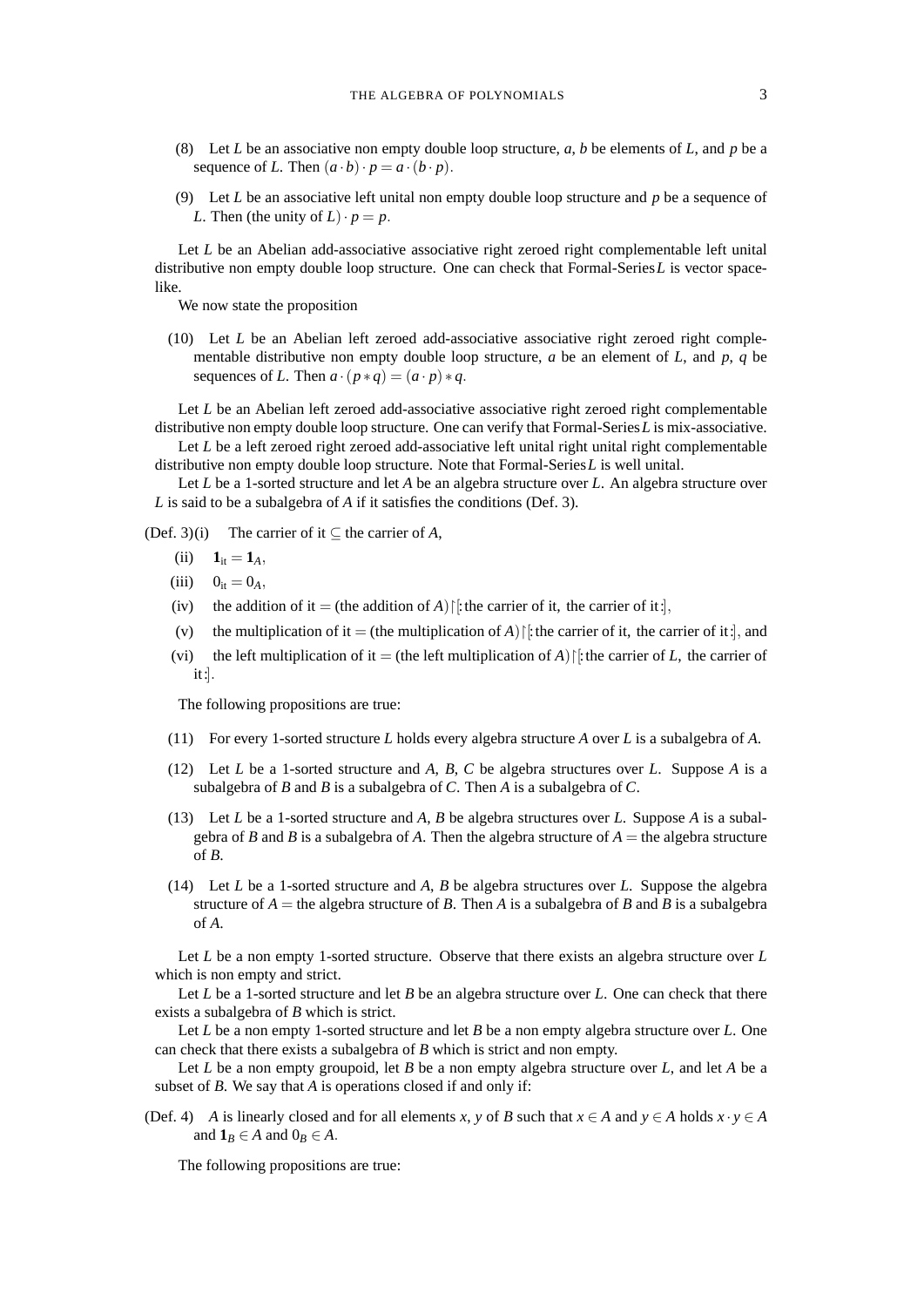- (15) Let *L* be a non empty groupoid, *B* be a non empty algebra structure over *L*, *A* be a non empty subalgebra of *B*, *x*, *y* be elements of *B*, and *x'*, *y'* be elements of *A*. If  $x = x'$  and  $y = y'$ , then  $x + y = x' + y'$ .
- (16) Let *L* be a non empty groupoid, *B* be a non empty algebra structure over *L*, *A* be a non empty subalgebra of *B*, *x*, *y* be elements of *B*, and *x'*, *y'* be elements of *A*. If  $x = x'$  and  $y = y'$ , then  $x \cdot y = x' \cdot y'$ .
- (17) Let *L* be a non empty groupoid, *B* be a non empty algebra structure over *L*, *A* be a non empty subalgebra of *B*, *a* be an element of *L*, *x* be an element of *B*, and  $x'$  be an element of *A*. If  $x = x'$ , then  $a \cdot x = a \cdot x'$ .
- $(19)^1$  $(19)^1$  $(19)^1$  Let *L* be a non empty groupoid, *B* be a non empty algebra structure over *L*, and *A* be a non empty subalgebra of *B*. Then there exists a subset *C* of *B* such that the carrier of  $A = C$  and *C* is operations closed.
- (20) Let *L* be a non empty groupoid, *B* be a non empty algebra structure over *L*, and *A* be a subset of *B*. Suppose *A* is operations closed. Then there exists a strict subalgebra *C* of *B* such that the carrier of  $C = A$ .
- (21) Let *L* be a non empty groupoid, *B* be a non empty algebra structure over *L*, *A* be a non empty subset of *B*, and *X* be a family of subsets of *B*. Suppose that for every set *Y* holds *Y* ∈ *X* iff *Y* ⊆ the carrier of *B* and there exists a subalgebra *C* of *B* such that *Y* = the carrier of *C* and *A* ⊆ *Y*. Then  $\bigcap X$  is operations closed.

Let *L* be a non empty groupoid, let *B* be a non empty algebra structure over *L*, and let *A* be a non empty subset of *B*. The functor GenAlg*A* yields a strict non empty subalgebra of *B* and is defined by the conditions (Def. 5).

(Def. 5)(i)  $A \subseteq$  the carrier of GenAlg*A*, and

(ii) for every subalgebra *C* of *B* such that  $A \subseteq$  the carrier of *C* holds the carrier of GenAlg $A \subseteq$ the carrier of *C*.

We now state the proposition

(22) Let *L* be a non empty groupoid, *B* be a non empty algebra structure over *L*, and *A* be a non empty subset of *B*. If *A* is operations closed, then the carrier of GenAlg $A = A$ .

#### 3. THE ALGEBRA OF POLYNOMIALS

Let *L* be an add-associative right zeroed right complementable distributive non empty double loop structure. The functor Polynom-Algebra*L* yielding a strict non empty algebra structure over *L* is defined as follows:

(Def. 6) There exists a non empty subset A of Formal-Series L such that  $A =$  the carrier of Polynom-Ring*L* and Polynom-Algebra*L* = GenAlg*A*.

Let *L* be an add-associative right zeroed right complementable distributive non empty double loop structure. Observe that Polynom-Ring*L* is loop-like.

The following propositions are true:

- (23) Let *L* be an add-associative right zeroed right complementable distributive non empty double loop structure and *A* be a non empty subset of Formal-Series*L*. If *A* = the carrier of Polynom-Ring*L*, then *A* is operations closed.
- (24) Let *L* be an add-associative right zeroed right complementable distributive non empty double loop structure. Then the double loop structure of Polynom-Algebra*L* = Polynom-Ring*L*.

<span id="page-3-0"></span> $<sup>1</sup>$  The proposition (18) has been removed.</sup>